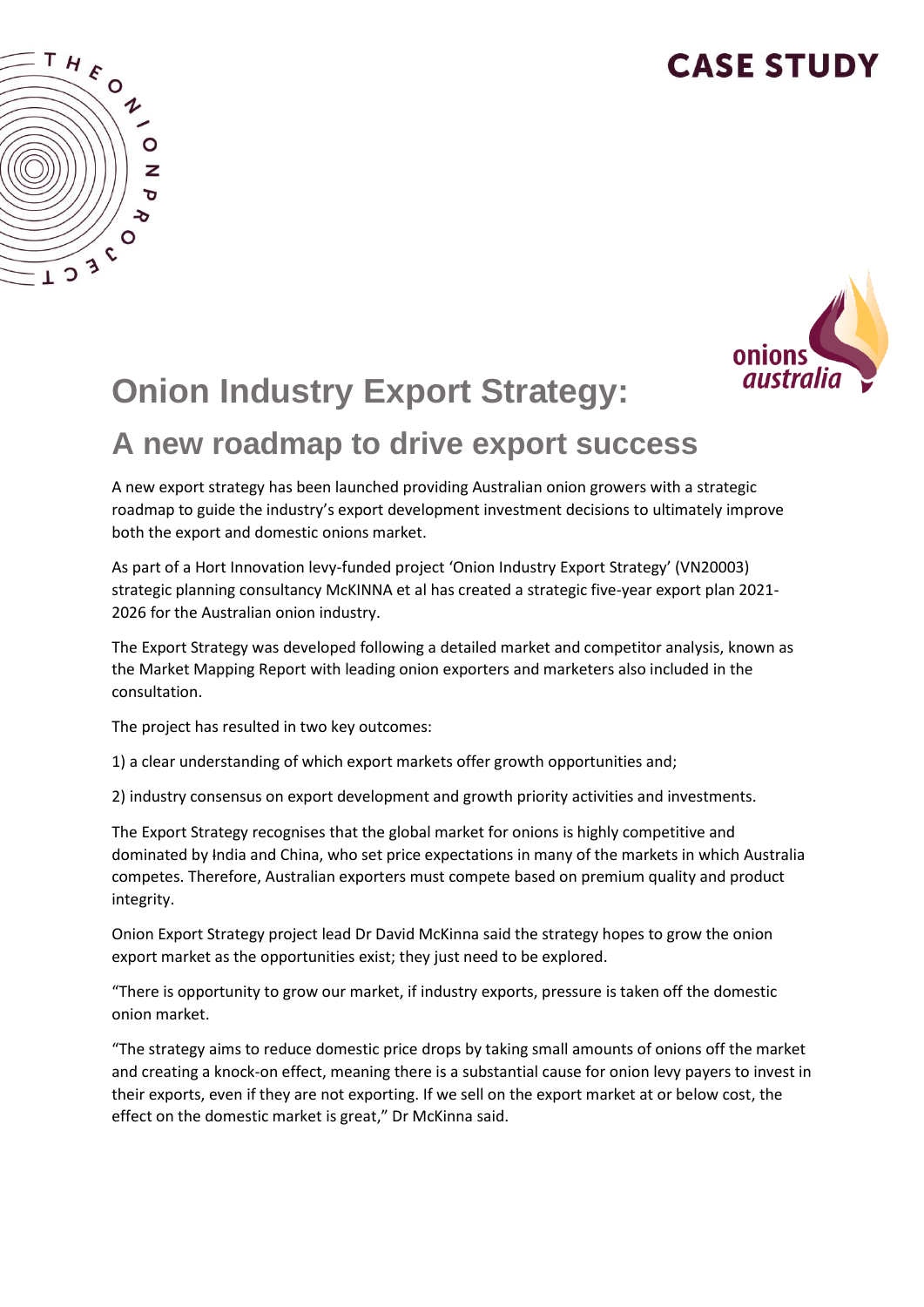### **CASE STUDY**



"This strategy details how Hort Innovation, and the onion industry should be investing the levy, as we are currently under-investing in export market development.

"To develop our international markets, it is all about improving relationships, ensuring we have trust and a good working relationship with those markets- particularly in Asia, as they turn to Australian onions," said Dr McKinna

It is estimated that there are less than 10 major grower/exporters in Australia that produce the bulk of Australia's export onions. Tasmania, South Australia, and Western Australia are producing 97 per cent of the export volume, with Tasmanian onions accounting for 52 per cent of the total export trade.

Although around 15 per cent of Australia's onion volume is exported, it used to be a much higher proportion of total production.

"We need to continue to drive our advantages, as we do need to sell at a substantial premium to international markets, so having that quality edge is critical to putting Australian onions on the map.

"I encourage growers to read the export strategy even if they're not exporting themselves, as it does give great insight into the industry and it is important for all growers to understand the importance of exports," Dr McKinna said.

A grower that agrees with the new strategy and Dr McKinna's sentiments is Jim Ertler, Owner of Premium Fresh in Tasmania which has been operating since the early 2000's and exporting for the last 14 years.

He believes the export strategy is key in supporting growers' exporting business plans and replacing the decreased demand in domestic markets due to recent oversupply.

"Over the last 18 months we have seen peaks in domestic market demand, but with the ongoing lockdowns and border closures that market has slowed things down for us. Export markets have provided an alternative route for Premium Fresh in replacing domestic market lulls, but not without the challenges of shipping and fulfilling orders continuing.

"The Onion Export Strategy will, assist in building brand awareness and sustainability. This use of levy funds will support growers in their business strategies particularly if they are currently not exporting.

"There are no benefits in selling product below cost, we need to all work towards managing the volumes placed on the domestic market to ensure that it is not oversaturated. The strategy can be part of growers plans to manage supply volumes on the domestic market which will benefit all."